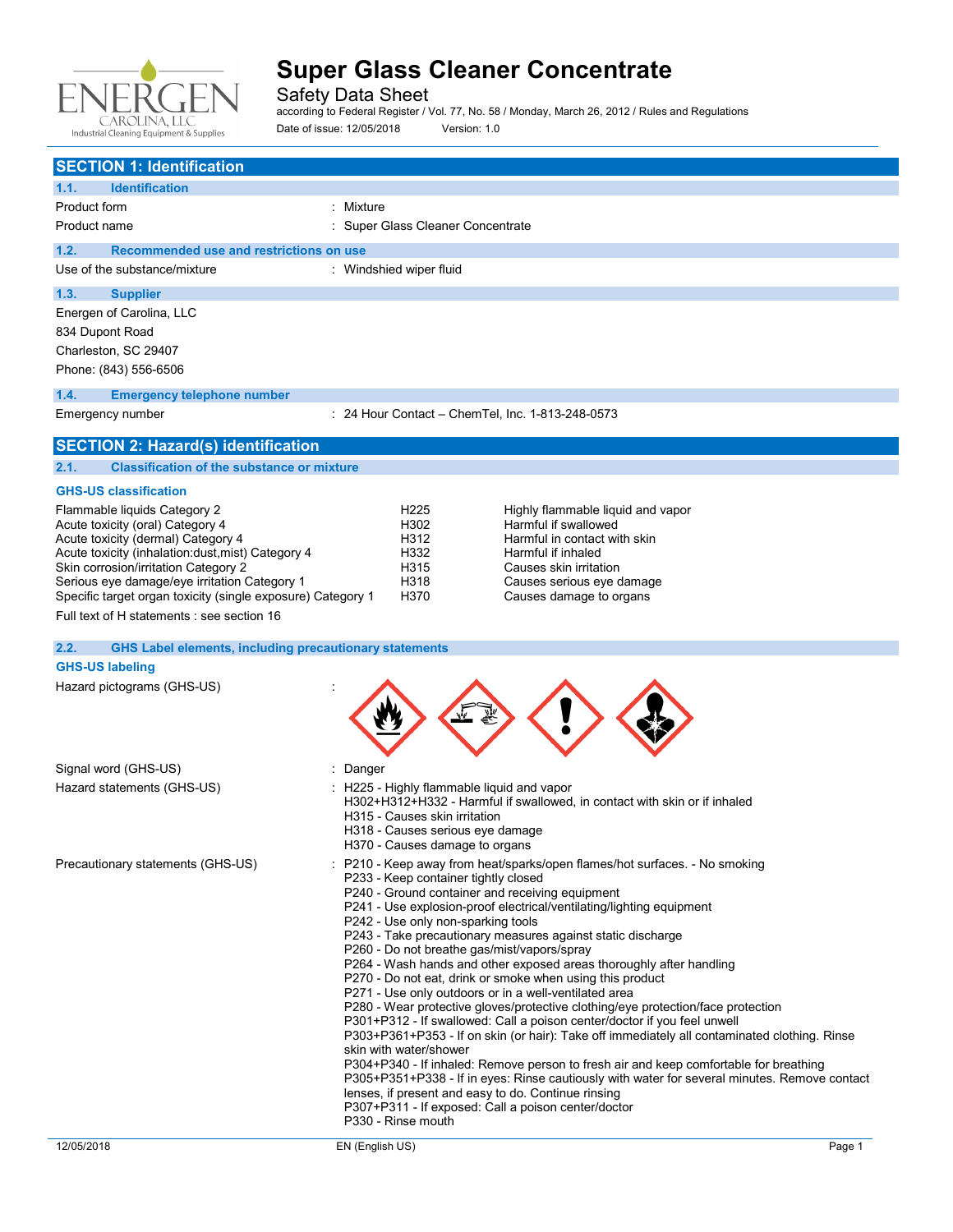Safety Data Sheet

according to Federal Register / Vol. 77, No. 58 / Monday, March 26, 2012 / Rules and Regulations

P332+P313 - If skin irritation occurs: Get medical advice/attention P362+P364 - Take off contaminated clothing and wash it before reuse P370+P378 - In case of fire: Use foam, dry powder, carbon dioxide, water spray, and sand to extinguish P403+P235 - Store in a well-ventilated place. Keep cool P501 - Dispose of contents/container in accordance with local, state, and federal regulations

### **2.3. Other hazards which do not result in classification**

No additional information available

**2.4. Unknown acute toxicity (GHS US)**

Not applicable

#### **SECTION 3: Composition/Information on ingredients**

**3.1. Substances**

### Not applicable

#### **3.2. Mixtures Name Product identifier % GHS-US classification** Methyl alcohol **Example 2** CAS No) 67-56-1 15.6 Flam. Liq. 2, H225 Acute Tox. 3 (Oral), H301 Acute Tox. 3 (Dermal), H311 Acute Tox. 3 (Inhalation), H331 Skin Irrit. 2, H315 Eye Dam. 1, H318 STOT SE 1, H370 Isopropyl alcohol (CAS No) 67-63-0 15.3 Flam. Liq. 2, H225 Eye Irrit. 2A, H319 STOT SE 3, H336 Poly(oxy-1,2-ethanediyl), .alpha.-hydro-.omega.-hydroxy-, mono-C8-10-alkyl ethers, phosphates (CAS No) 68130-47-2 1.2 Skin Corr. 1C, H314<br>Eye Dam. 1, H318

Full text of hazard classes and H-statements : see section 16

| <b>SECTION 4: First-aid measures</b>                                    |                                                                                                                                                                                                                                                                                 |
|-------------------------------------------------------------------------|---------------------------------------------------------------------------------------------------------------------------------------------------------------------------------------------------------------------------------------------------------------------------------|
| <b>Description of first aid measures</b><br>4.1.                        |                                                                                                                                                                                                                                                                                 |
| First-aid measures general                                              | : Never give anything by mouth to an unconscious person. If you feel unwell, seek medical<br>advice (show the label where possible). Call a POISON CENTER or doctor/physician.                                                                                                  |
| First-aid measures after inhalation                                     | : Remove victim to fresh air and keep at rest in a position comfortable for breathing. Call a<br>POISON CENTER or doctor/physician if you feel unwell.                                                                                                                          |
| First-aid measures after skin contact                                   | : Rinse skin with water/shower. Remove all contaminated clothing immediately. Immediately call<br>a poison center or doctor/physician. Wash with plenty of soap and water. Wash contaminated<br>clothing before reuse. If skin irritation occurs: Get medical advice/attention. |
| First-aid measures after eye contact                                    | : Rinse cautiously with water for several minutes. Remove contact lenses, if present and easy to<br>do. Continue rinsing. Immediately call a poison center or doctor/physician.                                                                                                 |
| First-aid measures after ingestion                                      | : Rinse mouth. Do NOT induce vomiting. Obtain emergency medical attention. Call a POISON<br>CENTER or doctor/physician if you feel unwell.                                                                                                                                      |
| 4.2.<br>Most important symptoms and effects (acute and delayed)         |                                                                                                                                                                                                                                                                                 |
| Potential Adverse human health effects and<br>symptoms                  | : Harmful if swallowed. Harmful in contact with skin. Harmful if inhaled.                                                                                                                                                                                                       |
| Symptoms/injuries                                                       | : Causes damage to organs.                                                                                                                                                                                                                                                      |
| Symptoms/injuries after inhalation                                      | Danger of serious damage to health by prolonged exposure through inhalation. Harmful if<br>inhaled.                                                                                                                                                                             |
| Symptoms/injuries after skin contact                                    | Repeated exposure to this material can result in absorption through skin causing significant<br>health hazard. Harmful in contact with skin, Causes skin irritation.                                                                                                            |
| Symptoms/injuries after eye contact                                     | : Causes serious eye damage.                                                                                                                                                                                                                                                    |
| Symptoms/injuries after ingestion                                       | : Swallowing a small quantity of this material will result in serious health hazard.                                                                                                                                                                                            |
| 4.3.<br>Immediate medical attention and special treatment, if necessary |                                                                                                                                                                                                                                                                                 |
| No additional information available                                     |                                                                                                                                                                                                                                                                                 |

#### additional information availa

| <b>SECTION 5: Fire-fighting measures</b>              |                                                        |  |
|-------------------------------------------------------|--------------------------------------------------------|--|
| 5.1.<br>Suitable (and unsuitable) extinguishing media |                                                        |  |
| Suitable extinguishing media                          | : Foam. Dry powder. Carbon dioxide. Water spray. Sand. |  |
| Unsuitable extinguishing media                        | : Do not use a heavy water stream.                     |  |
|                                                       |                                                        |  |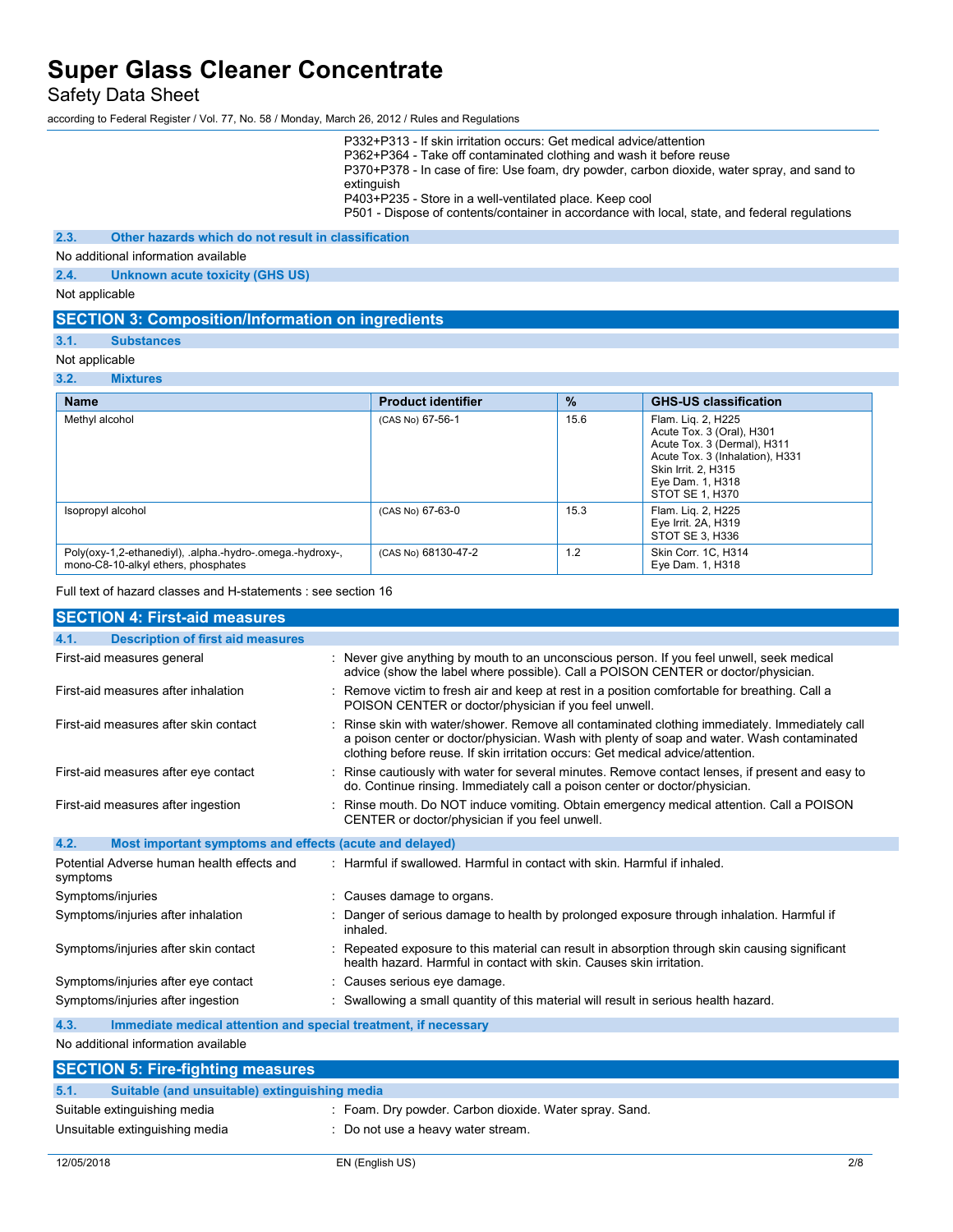Safety Data Sheet

according to Federal Register / Vol. 77, No. 58 / Monday, March 26, 2012 / Rules and Regulations

| 5.2.                                                                 | Specific hazards arising from the chemical                          |                                                                                                                                                                                                                                                                                                                                        |
|----------------------------------------------------------------------|---------------------------------------------------------------------|----------------------------------------------------------------------------------------------------------------------------------------------------------------------------------------------------------------------------------------------------------------------------------------------------------------------------------------|
| Fire hazard                                                          |                                                                     | : Highly flammable liquid and vapor.                                                                                                                                                                                                                                                                                                   |
| Explosion hazard                                                     |                                                                     | : May form flammable/explosive vapor-air mixture.                                                                                                                                                                                                                                                                                      |
| 5.3.                                                                 | Special protective equipment and precautions for fire-fighters      |                                                                                                                                                                                                                                                                                                                                        |
|                                                                      | Firefighting instructions                                           | : Use water spray or fog for cooling exposed containers. Exercise caution when fighting any<br>chemical fire. Prevent fire-fighting water from entering environment.                                                                                                                                                                   |
|                                                                      | Protection during firefighting                                      | Do not enter fire area without proper protective equipment, including respiratory protection.                                                                                                                                                                                                                                          |
|                                                                      | <b>SECTION 6: Accidental release measures</b>                       |                                                                                                                                                                                                                                                                                                                                        |
| 6.1.                                                                 | Personal precautions, protective equipment and emergency procedures |                                                                                                                                                                                                                                                                                                                                        |
|                                                                      | General measures                                                    | : Remove ignition sources. Use special care to avoid static electric charges. No smoking.                                                                                                                                                                                                                                              |
| 6.1.1.                                                               | For non-emergency personnel                                         |                                                                                                                                                                                                                                                                                                                                        |
|                                                                      | <b>Emergency procedures</b>                                         | : Evacuate unnecessary personnel.                                                                                                                                                                                                                                                                                                      |
| 6.1.2.                                                               | For emergency responders                                            |                                                                                                                                                                                                                                                                                                                                        |
|                                                                      | Protective equipment                                                | Equip cleanup crew with proper protection. Avoid breathing gas/mist/vapors/spray.                                                                                                                                                                                                                                                      |
|                                                                      | <b>Emergency procedures</b>                                         | : Ventilate area.                                                                                                                                                                                                                                                                                                                      |
| 6.2.                                                                 | <b>Environmental precautions</b>                                    |                                                                                                                                                                                                                                                                                                                                        |
|                                                                      |                                                                     | Prevent entry to sewers and public waters. Notify authorities if liquid enters sewers or public waters.                                                                                                                                                                                                                                |
| 6.3.                                                                 | Methods and material for containment and cleaning up                |                                                                                                                                                                                                                                                                                                                                        |
|                                                                      | Methods for cleaning up                                             | : Soak up spills with inert solids, such as clay or diatomaceous earth as soon as possible. Collect<br>spillage. Store away from other materials.                                                                                                                                                                                      |
| 6.4.                                                                 | <b>Reference to other sections</b>                                  |                                                                                                                                                                                                                                                                                                                                        |
|                                                                      | See Heading 8. Exposure controls and personal protection.           |                                                                                                                                                                                                                                                                                                                                        |
|                                                                      | <b>SECTION 7: Handling and storage</b>                              |                                                                                                                                                                                                                                                                                                                                        |
| 7.1.                                                                 | <b>Precautions for safe handling</b>                                |                                                                                                                                                                                                                                                                                                                                        |
|                                                                      | Additional hazards when processed                                   | : Handle empty containers with care because residual vapors are flammable.                                                                                                                                                                                                                                                             |
|                                                                      | Precautions for safe handling                                       | Wash hands and other exposed areas with mild soap and water before eating, drinking or<br>smoking and when leaving work. Provide good ventilation in process area to prevent formation<br>of vapor. No smoking. Use only non-sparking tools. Use only outdoors or in a well-ventilated<br>area. Avoid breathing gas/mist/vapors/spray. |
|                                                                      | Hygiene measures                                                    | Do not eat, drink or smoke when using this product. Wash hands and other exposed areas<br>thoroughly after handling.                                                                                                                                                                                                                   |
| Conditions for safe storage, including any incompatibilities<br>7.2. |                                                                     |                                                                                                                                                                                                                                                                                                                                        |
|                                                                      | Technical measures                                                  | : Proper grounding procedures to avoid static electricity should be followed. Ground container<br>and receiving equipment. Use explosion-proof electrical/ventilating/lighting equipment.                                                                                                                                              |
|                                                                      | Storage conditions                                                  | Keep only in the original container in a cool, well ventilated place. Keep in fireproof place. Keep<br>container tightly closed.                                                                                                                                                                                                       |
|                                                                      | Incompatible products                                               | Strong bases. Strong acids.                                                                                                                                                                                                                                                                                                            |
|                                                                      | Incompatible materials                                              | Sources of ignition. Direct sunlight. Heat sources.                                                                                                                                                                                                                                                                                    |

### **SECTION 8: Exposure controls/personal protection 8.1. Control parameters**

| Isopropyl alcohol (67-63-0) |                                       |                        |
|-----------------------------|---------------------------------------|------------------------|
| <b>ACGIH</b>                | ACGIH TWA (ppm)                       | $200$ ppm              |
| <b>ACGIH</b>                | ACGIH STEL (ppm)                      | 400 ppm                |
| <b>OSHA</b>                 | OSHA PEL (TWA) (mg/m <sup>3</sup> )   | 980 mg/m $3$           |
| <b>OSHA</b>                 | OSHA PEL (TWA) (ppm)                  | $400$ ppm              |
| <b>IDLH</b>                 | US IDLH (ppm)                         | 2000 ppm (10% LEL)     |
| <b>NIOSH</b>                | NIOSH REL (TWA) (mg/m <sup>3</sup> )  | 980 mg/m $3$           |
| <b>NIOSH</b>                | NIOSH REL (TWA) (ppm)                 | $400$ ppm              |
| <b>NIOSH</b>                | NIOSH REL (STEL) (mg/m <sup>3</sup> ) | 1225 mg/m <sup>3</sup> |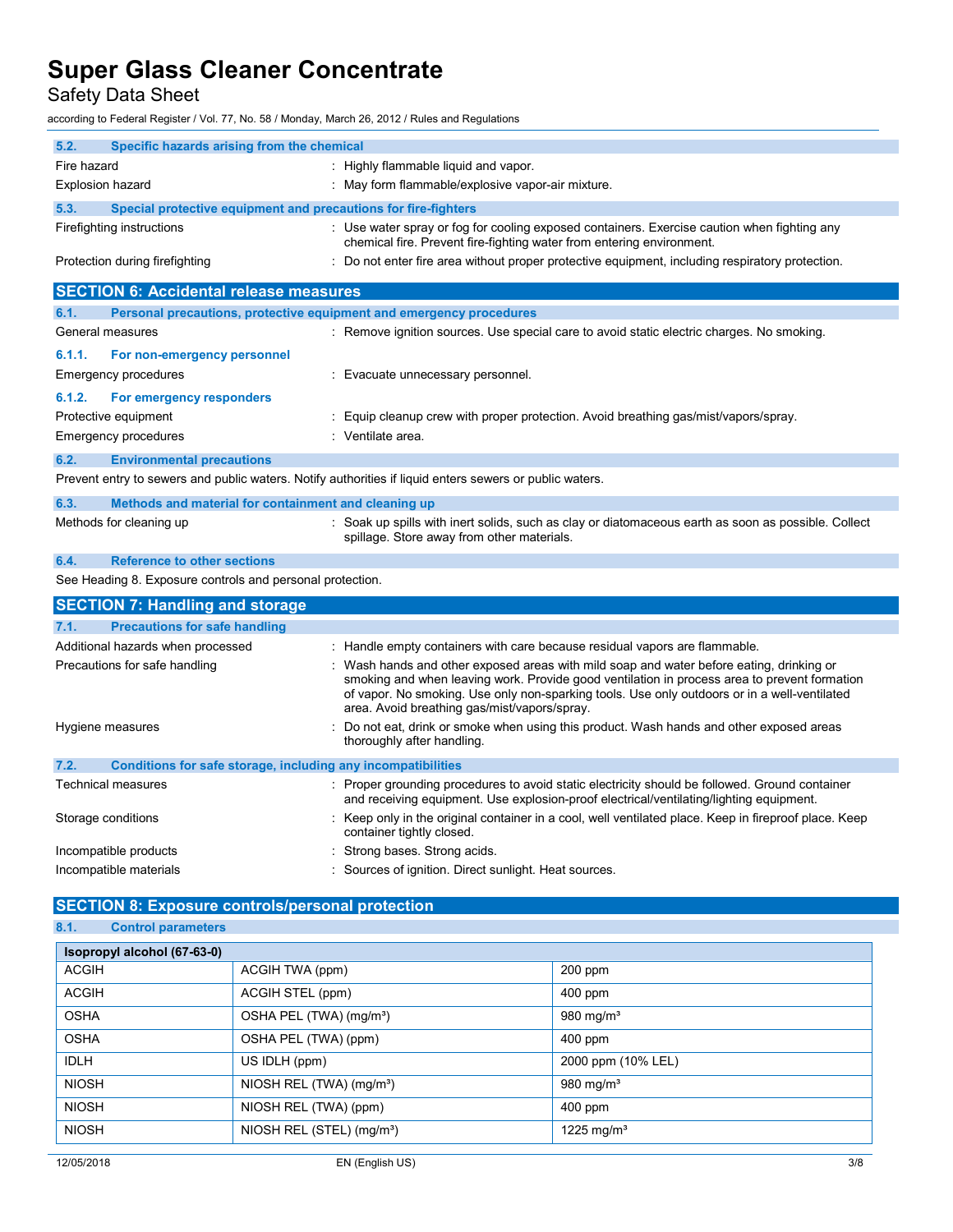### Safety Data Sheet

according to Federal Register / Vol. 77, No. 58 / Monday, March 26, 2012 / Rules and Regulations

| Isopropyl alcohol (67-63-0)                                                                                         |                                       |                                 |  |
|---------------------------------------------------------------------------------------------------------------------|---------------------------------------|---------------------------------|--|
| <b>NIOSH</b>                                                                                                        | NIOSH REL (STEL) (ppm)                | 500 ppm                         |  |
| Methyl alcohol (67-56-1)                                                                                            |                                       |                                 |  |
| <b>ACGIH</b>                                                                                                        | ACGIH TWA (ppm)                       | $200$ ppm                       |  |
| <b>ACGIH</b>                                                                                                        | ACGIH STEL (ppm)                      | 250 ppm                         |  |
| <b>OSHA</b>                                                                                                         | OSHA PEL (TWA) (mg/m <sup>3</sup> )   | $260$ mg/m <sup>3</sup>         |  |
| <b>OSHA</b>                                                                                                         | OSHA PEL (TWA) (ppm)                  | $200$ ppm                       |  |
| <b>IDLH</b>                                                                                                         | US IDLH (ppm)                         | 6000 ppm                        |  |
| <b>NIOSH</b>                                                                                                        | NIOSH REL (TWA) (mg/m <sup>3</sup> )  | $260$ mg/m <sup>3</sup>         |  |
| <b>NIOSH</b>                                                                                                        | NIOSH REL (TWA) (ppm)                 | $200$ ppm                       |  |
| <b>NIOSH</b>                                                                                                        | NIOSH REL (STEL) (mg/m <sup>3</sup> ) | 325 mg/ $m3$                    |  |
| <b>NIOSH</b>                                                                                                        | NIOSH REL (STEL) (ppm)                | 250 ppm                         |  |
| <b>NIOSH</b>                                                                                                        | US-NIOSH chemical category            | Potential for dermal absorption |  |
| Delufanud O ethnicaliul), alicha, burdua, ancona, burduanu, incona<br>CO 40 ellerlightere releasebates (CO400 47.0) |                                       |                                 |  |

**Poly(oxy-1,2-ethanediyl), .alpha.-hydro-.omega.-hydroxy-, mono-C8-10-alkyl ethers, phosphates (68130-47-2)**

Not applicable

### **8.2. Appropriate engineering controls**

No additional information available

**8.3. Individual protection measures/Personal protective equipment**

### **Personal protective equipment:**

Avoid all unnecessary exposure.

### **Hand protection:**

Wear protective gloves

### **Eye protection:**

Chemical goggles or safety glasses

### **Skin and body protection:**

Wear suitable protective clothing

### **Respiratory protection:**

Not normally required; if exposures exceed recommended limits, wear NIOSH-approved respirator.

### **Other information:**

Do not eat, drink or smoke during use.

| <b>SECTION 9: Physical and chemical properties</b>            |                                      |     |
|---------------------------------------------------------------|--------------------------------------|-----|
| Information on basic physical and chemical properties<br>9.1. |                                      |     |
| Physical state                                                | : Liquid                             |     |
| Color                                                         | : No data available                  |     |
| Odor                                                          | : Characteristic                     |     |
| Odor threshold                                                | : No data available                  |     |
| рH                                                            | : No data available                  |     |
| Melting point                                                 | : No data available                  |     |
| Freezing point                                                | : No data available                  |     |
| Boiling point                                                 | : No data available                  |     |
| Flash point                                                   | : No data available                  |     |
| Relative evaporation rate (butyl acetate=1)                   | : No data available                  |     |
| Flammability (solid, gas)                                     | : Highly flammable liquid and vapor. |     |
| Vapor pressure                                                | : No data available                  |     |
| Relative vapor density at 20 °C                               | : No data available                  |     |
| Relative density                                              | : No data available                  |     |
| 12/05/2018                                                    | EN (English US)                      | 4/8 |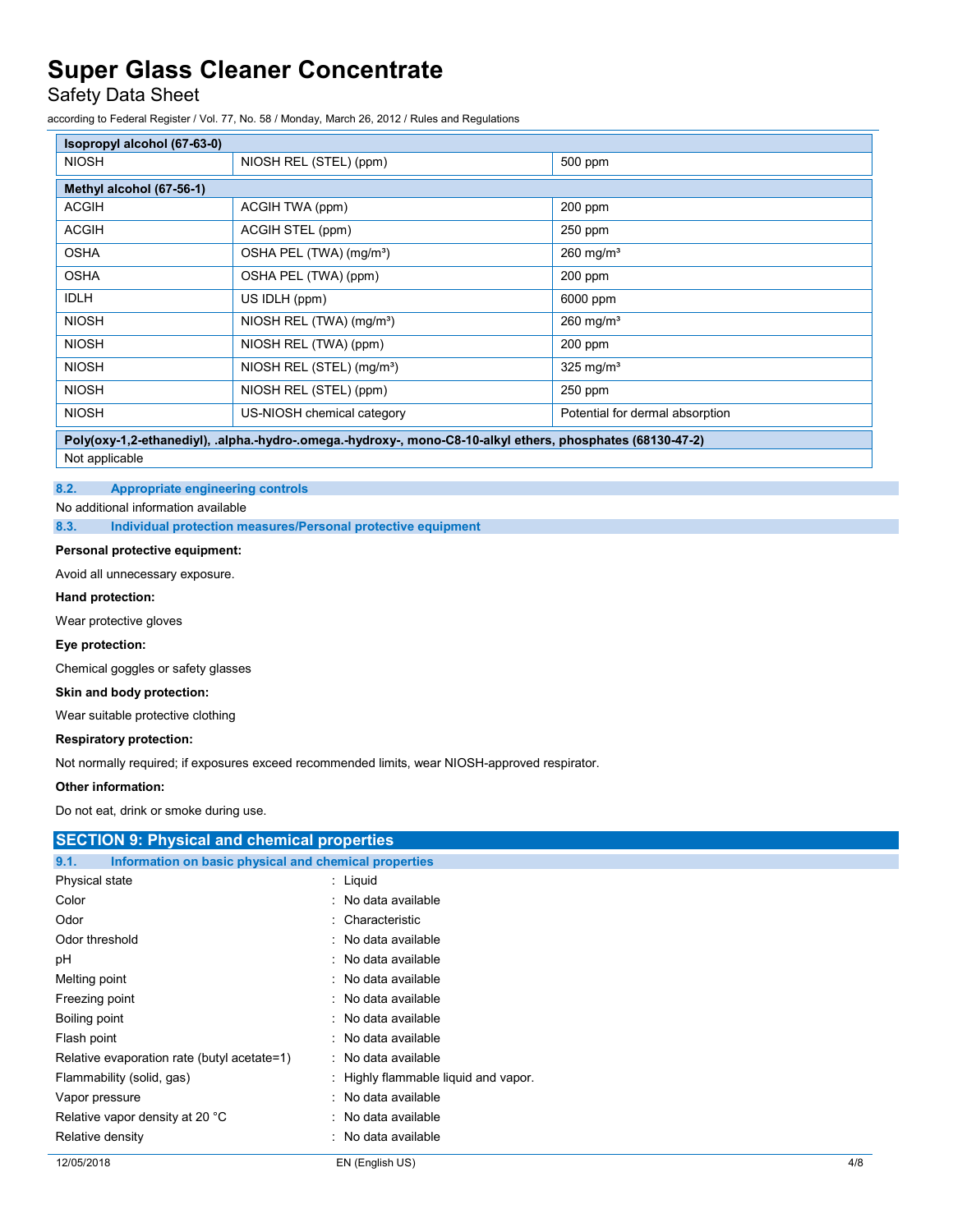## Safety Data Sheet

according to Federal Register / Vol. 77, No. 58 / Monday, March 26, 2012 / Rules and Regulations

| Solubility                                                                         | : No data available                                                                                 |
|------------------------------------------------------------------------------------|-----------------------------------------------------------------------------------------------------|
| Log Pow                                                                            | No data available                                                                                   |
| Auto-ignition temperature                                                          | : No data available                                                                                 |
| Decomposition temperature                                                          | No data available                                                                                   |
| Viscosity, kinematic                                                               | No data available                                                                                   |
| Viscosity, dynamic                                                                 | No data available                                                                                   |
| <b>Explosion limits</b>                                                            | No data available                                                                                   |
|                                                                                    | : No data available                                                                                 |
| <b>Explosive properties</b>                                                        |                                                                                                     |
| Oxidizing properties                                                               | : No data available                                                                                 |
| <b>Other information</b><br>9.2.                                                   |                                                                                                     |
| No additional information available                                                |                                                                                                     |
| <b>SECTION 10: Stability and reactivity</b>                                        |                                                                                                     |
| 10.1.<br><b>Reactivity</b>                                                         |                                                                                                     |
| No additional information available                                                |                                                                                                     |
|                                                                                    |                                                                                                     |
| 10.2.<br><b>Chemical stability</b>                                                 |                                                                                                     |
| Highly flammable liquid and vapor. May form flammable/explosive vapor-air mixture. |                                                                                                     |
| 10.3.<br><b>Possibility of hazardous reactions</b>                                 |                                                                                                     |
| Not established.                                                                   |                                                                                                     |
| 10.4.<br><b>Conditions to avoid</b>                                                |                                                                                                     |
|                                                                                    |                                                                                                     |
| Direct sunlight. Extremely high or low temperatures. Open flame.                   |                                                                                                     |
| 10.5.<br><b>Incompatible materials</b>                                             |                                                                                                     |
| Strong acids. Strong bases.                                                        |                                                                                                     |
| 10.6.<br><b>Hazardous decomposition products</b>                                   |                                                                                                     |
| Carbon monoxide. Carbon dioxide. May release flammable gases.                      |                                                                                                     |
|                                                                                    |                                                                                                     |
|                                                                                    |                                                                                                     |
| <b>SECTION 11: Toxicological information</b>                                       |                                                                                                     |
| 11.1.<br>Information on toxicological effects                                      |                                                                                                     |
| Acute toxicity                                                                     | : Oral: Harmful if swallowed. Dermal: Harmful in contact with skin. Inhalation: Harmful if inhaled. |
| <b>Super Glass Cleaner Concentrate</b>                                             |                                                                                                     |
| ATE US (oral)                                                                      | 625.857 mg/kg body weight                                                                           |
| ATE US (dermal)                                                                    | 1919.509 mg/kg body weight                                                                          |
| ATE US (dust, mist)                                                                | 3.199 mg/l/4h                                                                                       |
| Isopropyl alcohol (67-63-0)                                                        |                                                                                                     |
| LD50 oral rat                                                                      | 4396 mg/kg                                                                                          |
| LD50 dermal rabbit                                                                 | 12800 mg/kg                                                                                         |
| LC50 inhalation rat (ppm)                                                          | 16000 ppm (Exposure time: 8 h)                                                                      |
| ATE US (oral)                                                                      | 4396 mg/kg body weight                                                                              |
| ATE US (dermal)                                                                    | 12800 mg/kg body weight                                                                             |
|                                                                                    |                                                                                                     |
| Methyl alcohol (67-56-1)                                                           |                                                                                                     |
| LD50 oral rat                                                                      | 6200 mg/kg                                                                                          |
| LC50 inhalation rat (ppm)                                                          | 22500 ppm (Exposure time: 8 h)                                                                      |
| ATE US (oral)                                                                      | 100 mg/kg body weight                                                                               |
| ATE US (dermal)                                                                    | 300 mg/kg body weight                                                                               |
| ATE US (gases)                                                                     | 700 ppmV/4h                                                                                         |
| ATE US (vapors)                                                                    | 3 mg/l/4h                                                                                           |
| ATE US (dust, mist)                                                                | $\overline{0.5}$ mg/l/4h                                                                            |
| Skin corrosion/irritation                                                          | : Causes skin irritation.                                                                           |
| Serious eye damage/irritation                                                      | Causes serious eye damage.                                                                          |
| Respiratory or skin sensitization                                                  | Not classified                                                                                      |
| Germ cell mutagenicity                                                             | Not classified                                                                                      |
| Carcinogenicity                                                                    | : Not classified                                                                                    |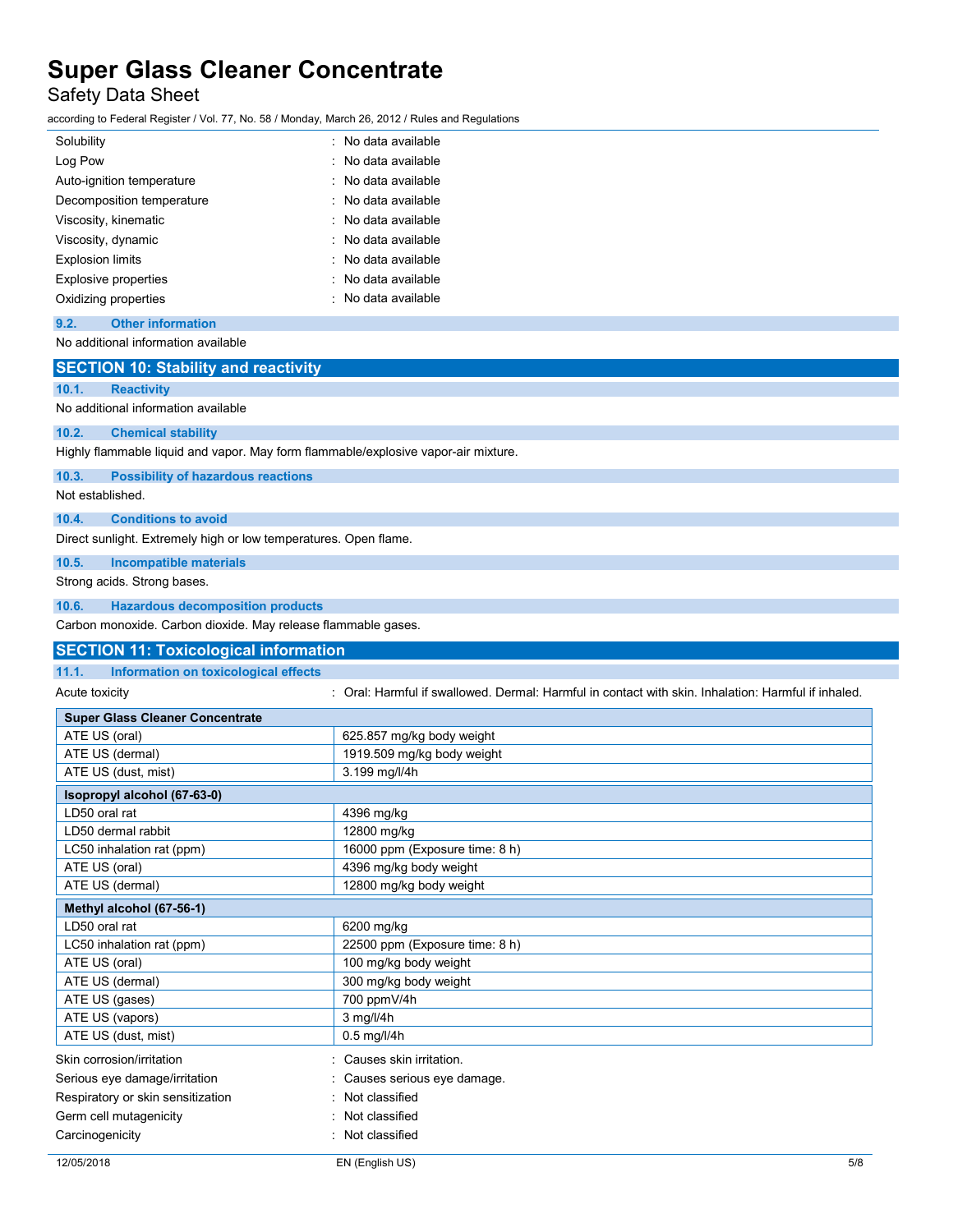### Safety Data Sheet

according to Federal Register / Vol. 77, No. 58 / Monday, March 26, 2012 / Rules and Regulations

| Isopropyl alcohol (67-63-0)                            |                                                                                                                                                                      |
|--------------------------------------------------------|----------------------------------------------------------------------------------------------------------------------------------------------------------------------|
| IARC group                                             | 3 - Not classifiable                                                                                                                                                 |
| Reproductive toxicity                                  | : Not classified                                                                                                                                                     |
| Specific target organ toxicity – single exposure       | : Causes damage to organs.                                                                                                                                           |
| Specific target organ toxicity – repeated<br>exposure  | : Not classified                                                                                                                                                     |
| Aspiration hazard                                      | : Not classified                                                                                                                                                     |
| Potential Adverse human health effects and<br>symptoms | : Harmful if swallowed. Harmful in contact with skin. Harmful if inhaled.                                                                                            |
| Symptoms/injuries                                      | : Causes damage to organs.                                                                                                                                           |
| Symptoms/injuries after inhalation                     | Danger of serious damage to health by prolonged exposure through inhalation. Harmful if<br>inhaled.                                                                  |
| Symptoms/injuries after skin contact                   | Repeated exposure to this material can result in absorption through skin causing significant<br>health hazard. Harmful in contact with skin. Causes skin irritation. |
| Symptoms/injuries after eye contact                    | : Causes serious eye damage.                                                                                                                                         |
| Symptoms/injuries after ingestion                      | Swallowing a small quantity of this material will result in serious health hazard.                                                                                   |

### **SECTION 12: Ecological information**

### **12.1. Toxicity**

| Isopropyl alcohol (67-63-0)    |                                                                                |  |
|--------------------------------|--------------------------------------------------------------------------------|--|
| $LC50$ fish 1                  | 9640 mg/l (Exposure time: 96 h - Species: Pimephales promelas [flow-through])  |  |
| EC50 Daphnia 1                 | 13299 mg/l (Exposure time: 48 h - Species: Daphnia magna)                      |  |
| EC50 other aquatic organisms 1 | > 1000 mg/l (Exposure time: 96 h - Species: Desmodesmus subspicatus)           |  |
| $LC50$ fish 2                  | 11130 mg/l (Exposure time: 96 h - Species: Pimephales promelas [static])       |  |
| EC50 other aguatic organisms 2 | > 1000 mg/l (Exposure time: 72 h - Species: Desmodesmus subspicatus)           |  |
| Methyl alcohol (67-56-1)       |                                                                                |  |
| $LC50$ fish 1                  | 28200 mg/l (Exposure time: 96 h - Species: Pimephales promelas [flow-through]) |  |
| $LC50$ fish 2                  | > 100 mg/l (Exposure time: 96 h - Species: Pimephales promelas [static])       |  |

### **12.2. Persistence and degradability**

| Super Glass Cleaner Concentrate |                  |
|---------------------------------|------------------|
| Persistence and degradability   | Not established. |
|                                 |                  |
| Isopropyl alcohol (67-63-0)     |                  |

### **12.3. Bioaccumulative potential**

| <b>Super Glass Cleaner Concentrate</b> |                           |
|----------------------------------------|---------------------------|
| Bioaccumulative potential              | Not established.          |
| Isopropyl alcohol (67-63-0)            |                           |
| Log Pow                                | 0.05 (at 25 $^{\circ}$ C) |
| Bioaccumulative potential              | Not established.          |
| Methyl alcohol (67-56-1)               |                           |
| BCF fish 1                             | < 10                      |
| Log Pow                                | $-0.77$                   |

### **12.4. Mobility in soil**

### No additional information available

**12.5. Other adverse effects**

Other information **in the environment** of the environment.

| <b>SECTION 13: Disposal considerations</b> |                                            |  |                                                                                         |
|--------------------------------------------|--------------------------------------------|--|-----------------------------------------------------------------------------------------|
| 13.1.                                      | <b>Disposal methods</b>                    |  |                                                                                         |
|                                            | Product/Packaging disposal recommendations |  | Dispose of contents/container in accordance with local, state, and federal regulations. |
|                                            | Additional information                     |  | Handle empty containers with care because residual vapors are flammable.                |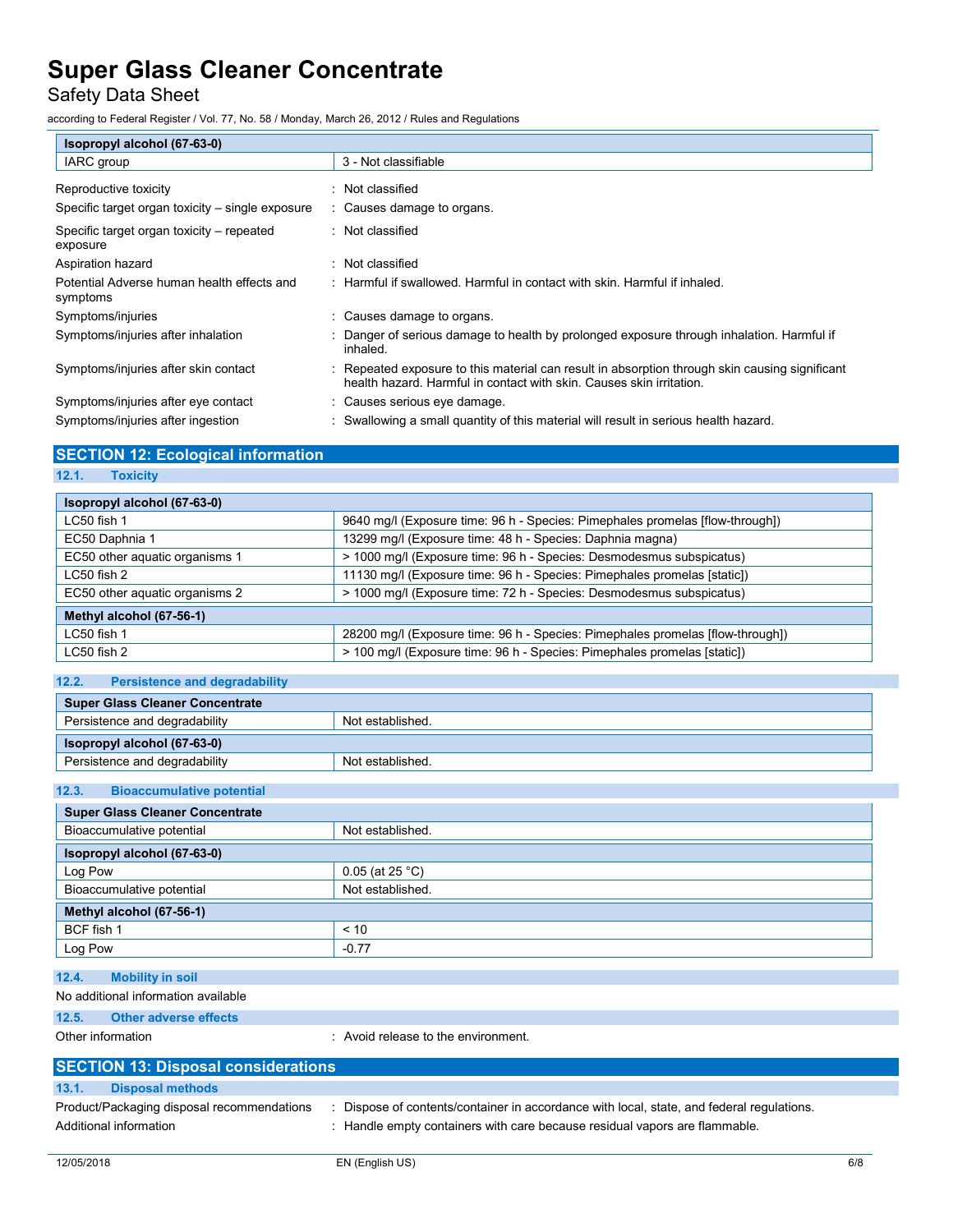Safety Data Sheet

according to Federal Register / Vol. 77, No. 58 / Monday, March 26, 2012 / Rules and Regulations

Ecology - waste materials **Ecology** - waste materials **interval** : Avoid release to the environment.

### **SECTION 14: Transport information**

**Department of Transportation (DOT)**

In accordance with DOT

Not applicable

**TDG**

Not applicable

### **Transport by sea**

Not applicable

### **Air transport**

Not applicable

## **SECTION 15: Regulatory information**

**15.1. US Federal regulations**

|  | <b>Super Glass Cleaner Concentrate Draft</b> |  |
|--|----------------------------------------------|--|
|  |                                              |  |

| SARA Section 311/312 Hazard Classes                                                                                   | Flammable<br><b>Acute Toxicity</b><br>Skin corrosion or irritation<br>Serious eye damage or irritation<br>Specific target organ toxicity |  |
|-----------------------------------------------------------------------------------------------------------------------|------------------------------------------------------------------------------------------------------------------------------------------|--|
|                                                                                                                       |                                                                                                                                          |  |
| Isopropyl alcohol (67-63-0)                                                                                           |                                                                                                                                          |  |
| Listed on the United States TSCA (Toxic Substances Control Act) inventory<br>Listed on United States SARA Section 313 |                                                                                                                                          |  |
| EPA TSCA Regulatory Flag                                                                                              | T - T - indicates a substance that is the subject of a Section 4 test rule under TSCA.                                                   |  |
| Methyl alcohol (67-56-1)                                                                                              |                                                                                                                                          |  |
| Listed on the United States TSCA (Toxic Substances Control Act) inventory<br>Listed on United States SARA Section 313 |                                                                                                                                          |  |

**Poly(oxy-1,2-ethanediyl), .alpha.-hydro-.omega.-hydroxy-,** mono-C8-10-alkyl ethers, phosphates **(68130-47-2)** Listed on the United States TSCA (Toxic Substances Control Act) inventory

**15.2. International regulations**

### **CANADA**

**Isopropyl alcohol (67-63-0)**

Listed on the Canadian DSL (Domestic Substances List)

### **Methyl alcohol (67-56-1)**

Listed on the Canadian DSL (Domestic Substances List)

**Poly(oxy-1,2-ethanediyl), .alpha.-hydro-.omega.-hydroxy-,** mono-C8-10-alkyl ethers, phosphates **(68130-47-2)**

Listed on the Canadian DSL (Domestic Substances List)

### **EU-Regulations**

**Isopropyl alcohol (67-63-0)**

Listed on the EEC inventory EINECS (European Inventory of Existing Commercial Chemical Substances)

### **Methyl alcohol (67-56-1)**

Listed on the EEC inventory EINECS (European Inventory of Existing Commercial Chemical Substances)